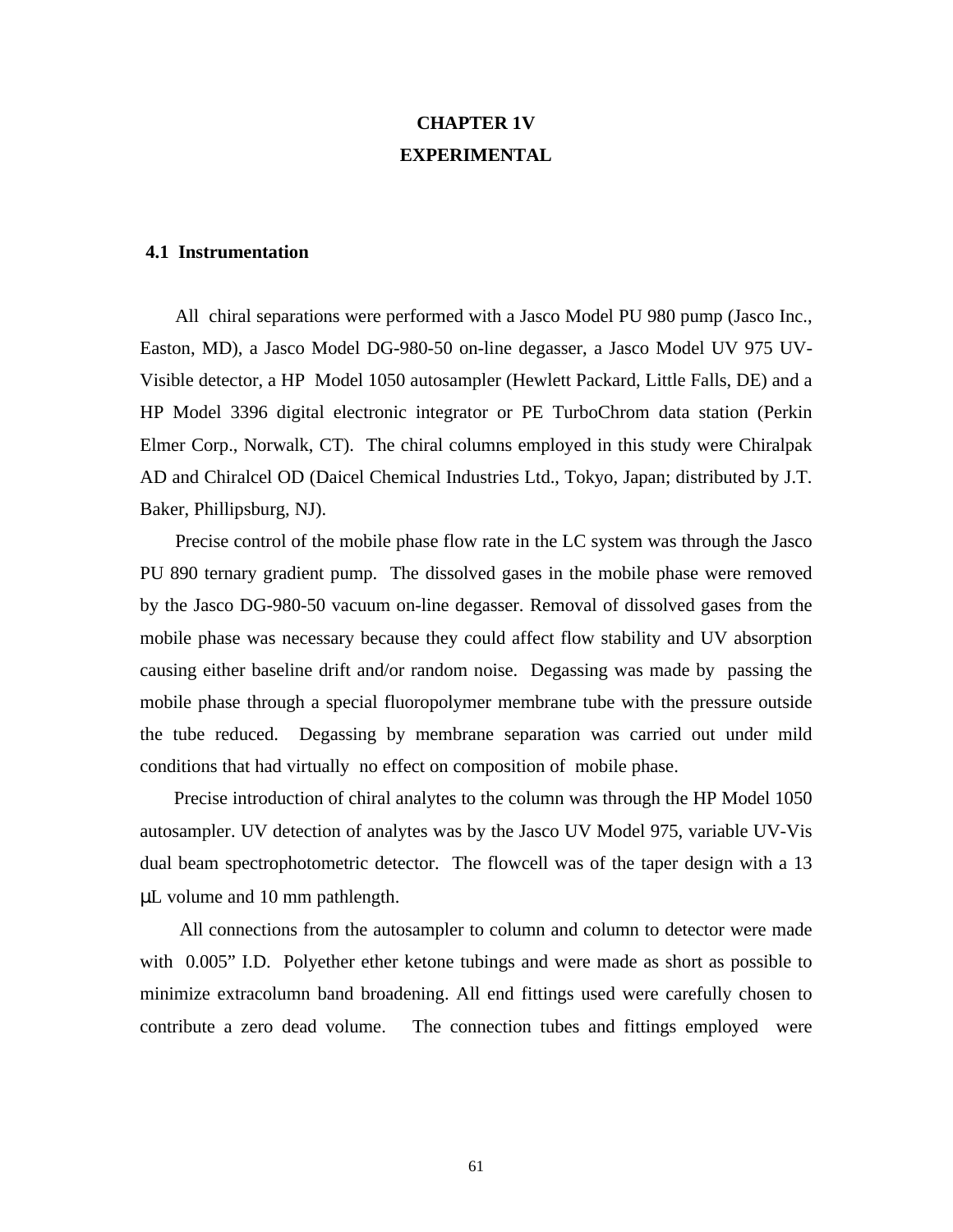stainless steel and polyether ether ketone.

 The column temperature was maintained by a 30-cm long plastic column jacket (Alltech Assoc. Inc., Deerfield, IL) attached to a Lauda Super Model RMS-6 constant temperature and circulating bath (Brinkmann Instruments, Westburg, NY) with a temperature stability of  $\pm 0.05$  °C. A mixture of 1/1 diethylene glycol/water served as the circulating heat transfer fluid for the column temperature. To test the performance of the heat exchanger, an Omega #HH-25TC digital thermometer (Omega Engineering Inc., Stamford, CT) with an Omega #CPSS-1160-12 thermocouple was used to monitor the bath temperature inside the reservoir. All tubings from the circulating bath to the column was covered with foam insulators to minimize temperature gradients.

 For the collection of chromatographic data, a HP Model 3396 Inkjet electronic integrator or PE Turbochrom data station was used.

# **4.2 Chiral Stationary Phases**

 The chiral stationary phases (CSPs) used in this research were amylose tris(3,5 dimethylphenylcarbamate), Chiralpak AD, and cellulose tris(3,5-dimethylphenylcarbamate), Chiralcel OD. These CSPs were adsorbed on a macroporous silica gel support that had been treated with 3-aminopropyl triethoxysilane in benzene. Because of its non-bonded nature and the solubility and morphological properties of cellulose, there were flow rate, pressure, mobile phase and temperature constraints upon the use of these chiral columns.The CSPs were received packed in a 4.6 x 250 mm stainless steel tube.

 The J.T. Baker recommendations for the operating conditions of Chiralcel OD and Chiralpak AD limit the flow rate to 1 mL/min, maximum column pressure of 430 psi, and column temperature range from 0-40 °C. With respect to the mobile phase, pure hexane, 2-propanol, ethanol, or methanol could be used for Chiralpak AD. The use of ethylacetate or chloroform is limited up to 10%; water, acetone, dichloromethane, N,Ndimethylamine, trifluoroacetic acid, or acetic acid as 5% of the mobile phase.

 For Chiralcel OD, 100 % of hexane, 2-propanol, or ethanol could be used as the mobile phase. However, the use of the following solvents is restricted: 40 % maximum of chloroform or ethyl acetate; 20% of acetone; 10% of tetrahydrofuran,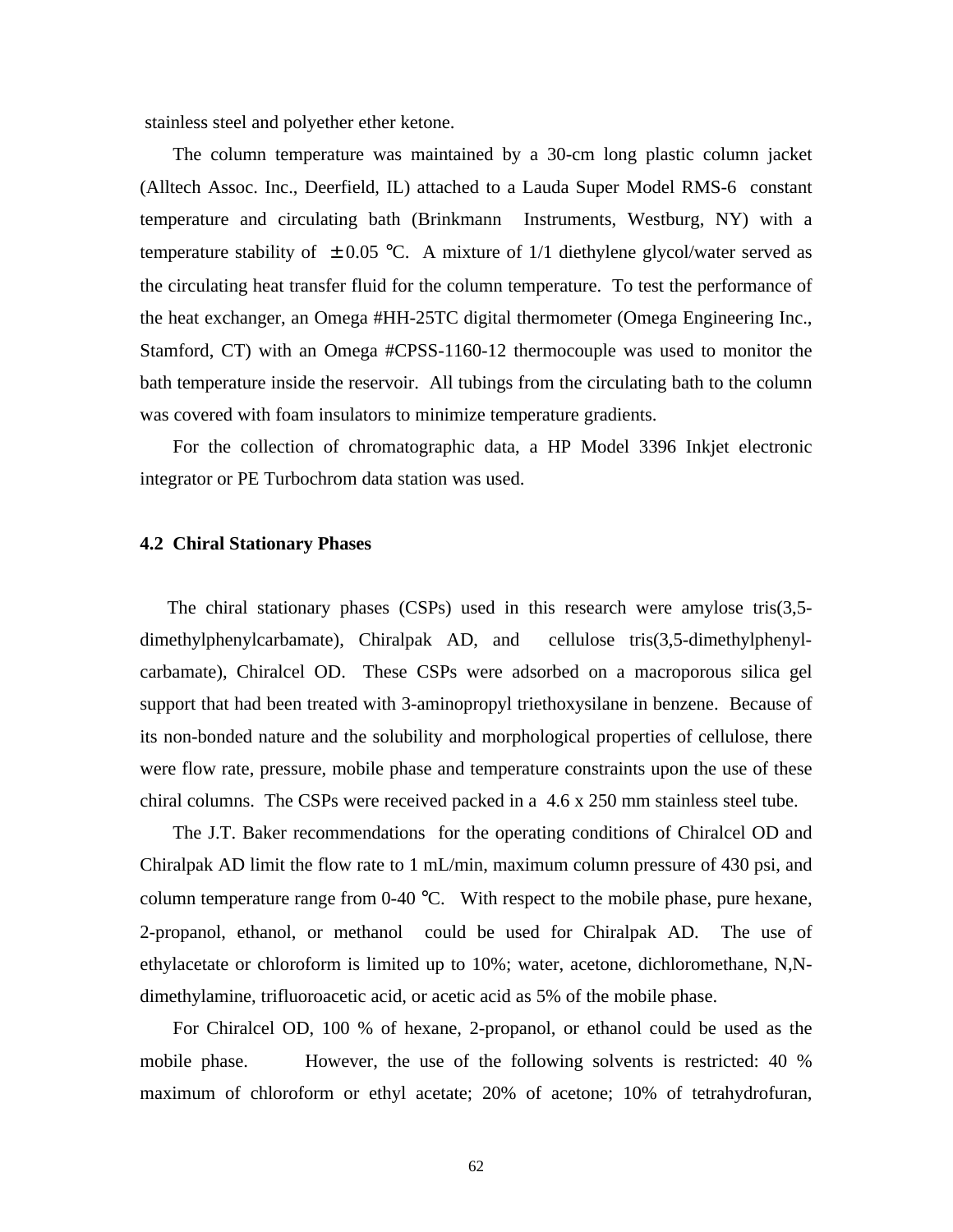propionitrile, or dichloromethane; 5% of water; and 0.5% of N,N-diethylamine, trifluoroacetic acid, or acetic acid.

 Furthermore, for both CSPs there is a restriction on the use of hexane/ethanol mixtures from 85/15 to 40/60 because of UV absorption. However, in this research, with the chiral separations using a homogeneous 80/20/0.15 mixture of hexane/ethanol/TFA there was no such problems. All chromatographic data were reproducible.

#### **4.3 Chemical Reagents and Analyte Solutions**

 Analytical grade racemic profens: carprofen, fenoprofen, flurbiprofen, ibuprofen, ketoprofen, and naproxen were purchased from Sigma Chemical Company (St. Louis, MO). Analytical grade *tert*-butyl alcohol, methanol, sodium bicarbonate, sodium hydroxide, ethyl ether, anhydrous sodium sulfate, heptafluorobutyric acid (HFBA), 1,3,5 tri-*tert*-butylbenzene, benzene, naphthalene, phenanthrene, and acetic acid (HOAc) were also purchased from Sigma Chemical Company. HPLC grade hexane, methanol, and isopropanol were obtained from Fisher Scientific Co. (Fairlawn, NJ). A 100% ethanol (EtOH) of USP grade was purchased from Aaper and Chemical Co. (Shelbyville, KY). Spectrophotometric grade trifluroacetic acid (TFA) was purchased from Aldrich Chemical Company Inc. (Milwaukee, WI).

 The esters of fenoprofen, flurbiprofen, and ketoprofen were synthesized in our lab because they were not commercially available.

 Sample solution of each profen and their methyl esters was prepared by dissolving 10.0 mg in 80/20 v/v of either hexane/ethanol or hexane/isopropanol mixture. The concentration of analyte solutions used in the study ranged from 100 to 700 ppm.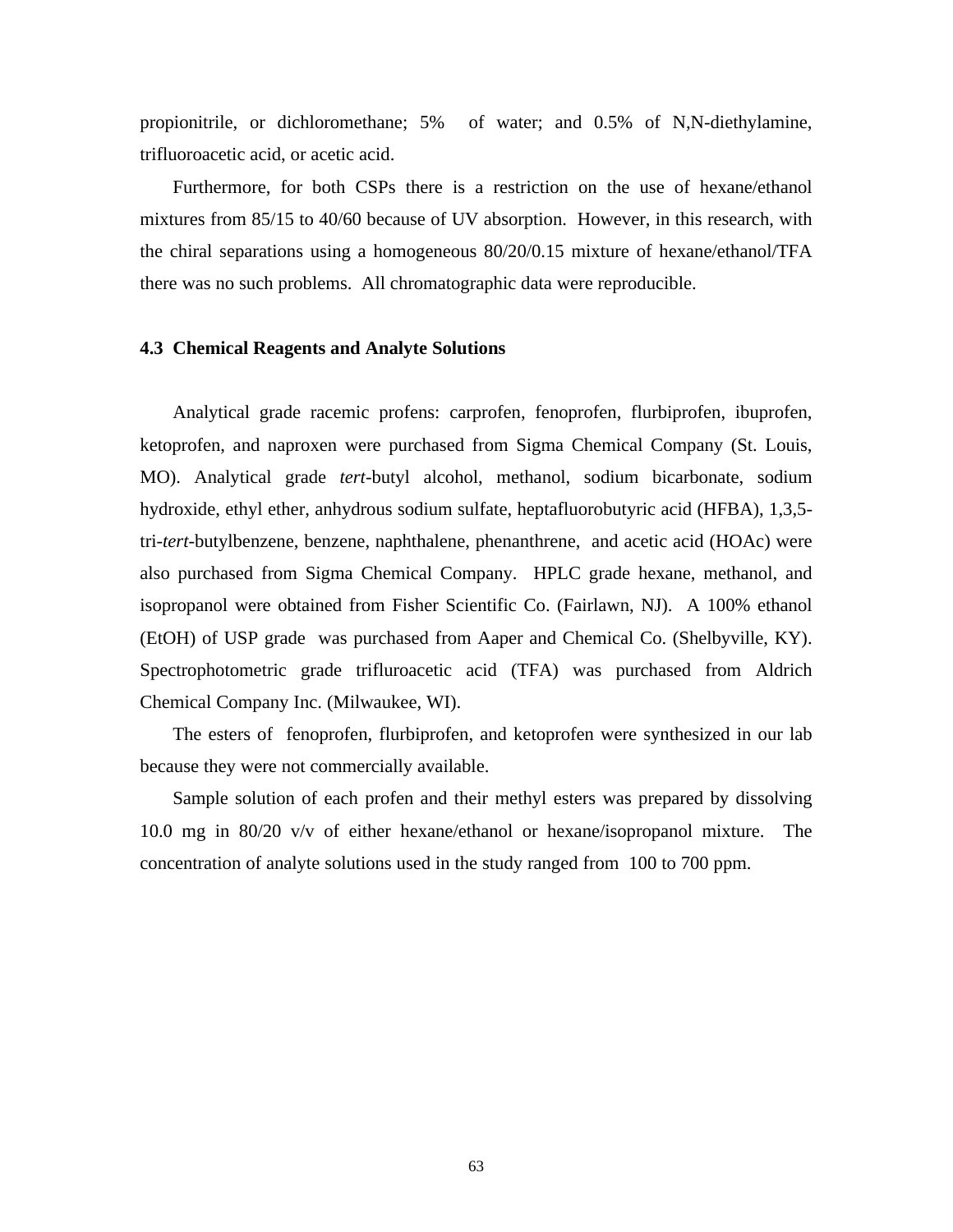#### 4.4 **Esterification of Profens**

 The methyl esters of fenoprofen, ibuprofen, and ketoprofen were prepared by the reaction of profens (RCOOH) with methanol in the presence of sulfuric acid that served as a catalyst (Fig. 13). This Fischer esterification reaction reached equilibrium after one hour of reaction.

$$
\begin{array}{ccc}\nO & O & O \\
R-C-OH & + CH_3OH & \xrightarrow{H^+} & R-C-OCH_3 + H_2O \\
\end{array}
$$

Figure 13. Fischer esterification reaction for a carboxylic acid and methanol with sulfuric acid as catalyst.

 A simple distillation set up was used in the synthesis of the profen methyl esters. To facilitate mixing and heating of materials, the round-bottomed flask was mounted on a Corning Model PC-351 hot plate/stirrer (Fisher, Norcross, GA).

 A 250 mg of the profen and 20 ml of methanol were mixed by a magnetic stirring rod in a 50-mL round bottomed flask. Subsequently, 2.0 mL of sulfuric acid was slowly added down to the walls of the flask to mix with the components. A condenser was then attached to the flask and the mixture was refluxed gently for one hour.

After the solution was cooled, it was adjusted to pH  $\approx$  9 with 40% NaOH and decanted to a 50-mL separatory funnel containing 15 mL of ethyl acetate. The flask was rinsed with ethyl ether and the rinse was added to the separatory funnel. The mixture was then shaken, with frequent release of pressure by inverting the separatory funnel and opening the stopcock, and draining off the aqueous layer. Afterwards, the ethyl acetate layer was washed three times with 15 mL of water followed by 15 mL of 5% NaHCO3. The ethyl ether layer was collected, dried over anhydrous sodium sulfate, filtered, and evaporated to dryness using a Buchi rotary evaporator (Brinkmann Instruments, Westburg, NY).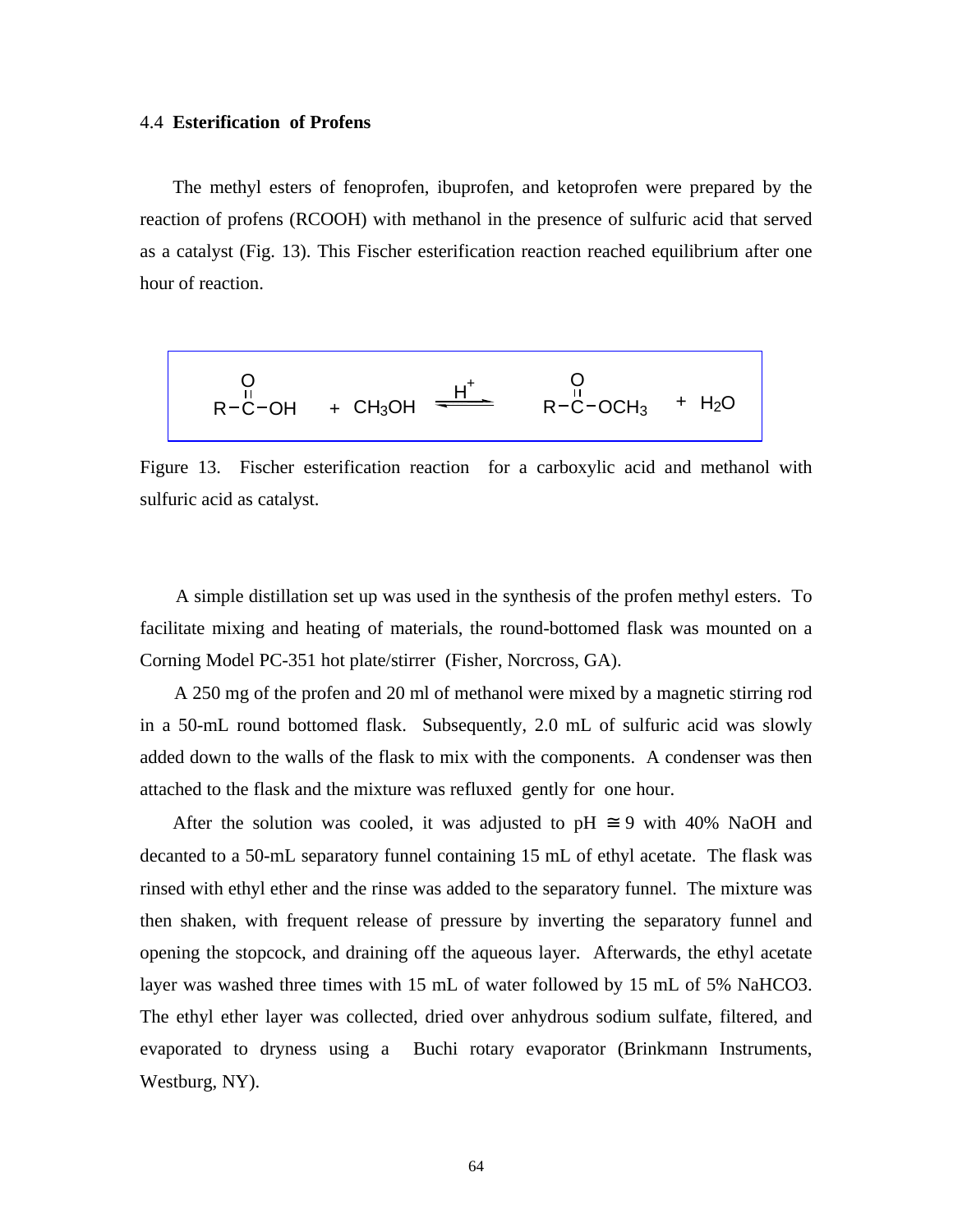The synthesized profen methyl esters were analyzed and identified by HP Model 5970 gas chromatograph / mass spectrometer (Hewlett Packard, Little Falls, DE).

## **4.5 Data Treatment**

 Chromatographic data of retention time, peak area, and peak width of each injection from the integrator report were collected and manually entered into a spreadsheet of Microsoft Excel Version 5 (Microsoft Corp., Redmond WA) of a personal computer. The raw data consisted of four values for each injection:  $t_{R1}$ ,  $t_{R2}$ ,  $w_1$ , and  $w_2$ , where the subscripts 1 and 2 represents the first and second eluted enantiomer. Subsequently. a subprogram in Microsoft Excel was used to calculate the adjusted retention time  $t<sub>R</sub>$ , retention factor  $k$ , enantioselectivity  $a$ , and resolution  $R$  for each peak.

The following were the equations used to calculate  $V'_{R}$ ,  $t'_{R}$ ,  $k$ ,  $a$ , and  $R$ :

$$
\boldsymbol{V'}_{\boldsymbol{R}} = \boldsymbol{V}_{\boldsymbol{R}} - \boldsymbol{V}_o \tag{4.5a}
$$

where  $V_R$  and  $V_\theta$  are the peak retention volume and void volume, respectively;

$$
t'_{R} = t_{R} - t_{o} \tag{4.5b}
$$

where  $t_R$  is the peak retention time and  $t_\theta$  is the hold-up or dead time;

$$
k = (t_R - t_o) / t_o \tag{4.5c}
$$

$$
\mathbf{a} = k_2 / k_1 \tag{4.5d}
$$

where  $k_2$  is the capacity factor of the late eluting peak;

$$
R = 2(t_2 - t_1) / (w_1 + w_2)
$$
 (4.5e)

where  $w_1$  and  $w_2$  are width at base of peaks 1 and 2.

 The reported peak width value was the ratio of peak area divided by height *(A/H)*. Thus, resolution *R* was calculated from

$$
R = (t_2 - t_1) / (w_1 + w_2)
$$
 (4.5f)

 The values for the thermodynamic parameters: Gibbs free energy difference *D(DG)*, enthalpy change  $\mathbf{D}(D\mathbf{H})$ , and entropy change  $\mathbf{D}(D\mathbf{S})$  for the separation of enantiomers were obtained from the plot of the natural log of selectivity (*ln a*) against the reciprocal of the column absolute temperature (*1/T*). Plots of *ln a* vs*. 1/T* were used to calculate *D(DG)*, *D(DH)*, and *D(DS)* based on the equation: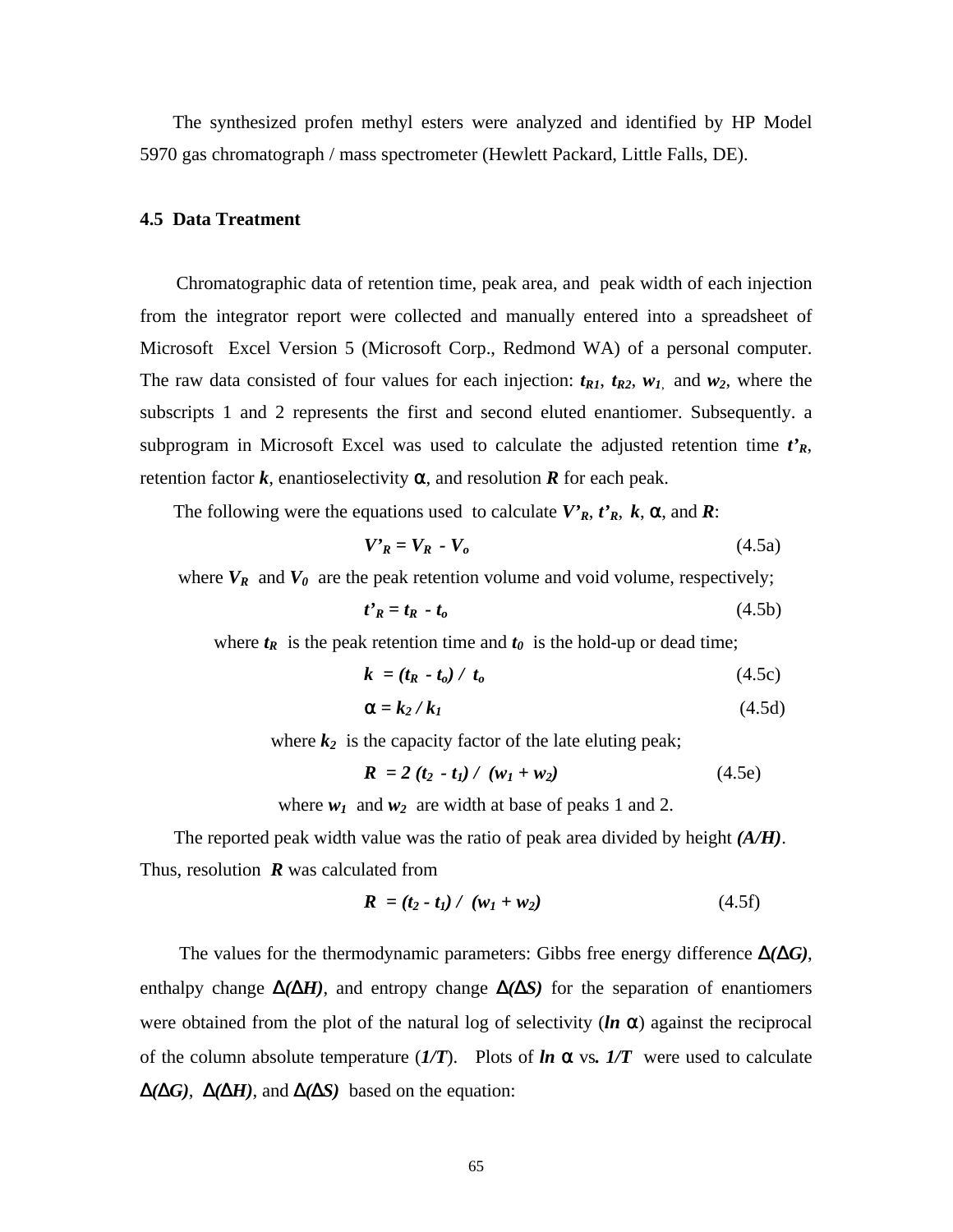$$
ln \mathbf{a} = \mathbf{D}(\mathbf{D}G)/RT
$$
 (4.5g)

where R is the gas constant. Applying the Gibbs-Helmholtz equation,  $\mathbf{D}G = \mathbf{D}H - T \mathbf{D}S$ , equation (6) can be expressed as

$$
ln \mathbf{a} = \mathbf{D}(\mathbf{D}H) / RT + \mathbf{D}(\mathbf{D}S) / R
$$
 (4.5h)

Thus, *D(DH)* and *D(DS)* between enantiomers were calculated from the slope and intercept of the line with the Y-axis, respectively. Determination of the *D(DG)* values were from equation (6) and from the expression

$$
\mathbf{D}(\mathbf{D}G) = \mathbf{D}(\mathbf{D}H) - T\mathbf{D}(\mathbf{D}S) \tag{4.5i}
$$

The linearity of plots from the regression coefficient  $r^2$ , as well as the uncertainties of all experimental and calculated values, were obtained from the Microsoft Excel program itself.

## **4.6 Experimental Procedure**

#### *4.6.1. Preliminary Optimization Studies*

 Initial chiral separations were made in the isocratic mode using a pre-mixed mobile phase of 80/20 and 90/10 v/v hexane/ethanol at a flow rate of 1.0 mL/min. Ethanol was chosen as the polar modifier because it gives a short analysis time. Preliminary results showed no separation of enantiomers. Hence minute amounts (0.1-0.4%) of trifluoroacetic acid (TFA) was added to the premixed 80/20 hexane/ethanol mixture. The mobile phase composition of hexane/ethanol/TFA was then adjusted to obtain the optimized separation of enantiomers, a maximum enantioselectivity value.

 The starting composition of ethanol as the modifier was 20% because above this percentage a heterogeneous mobile phase of hexane and ethanol would be generated. A heterogeneous mobile phase would give irreproducible results.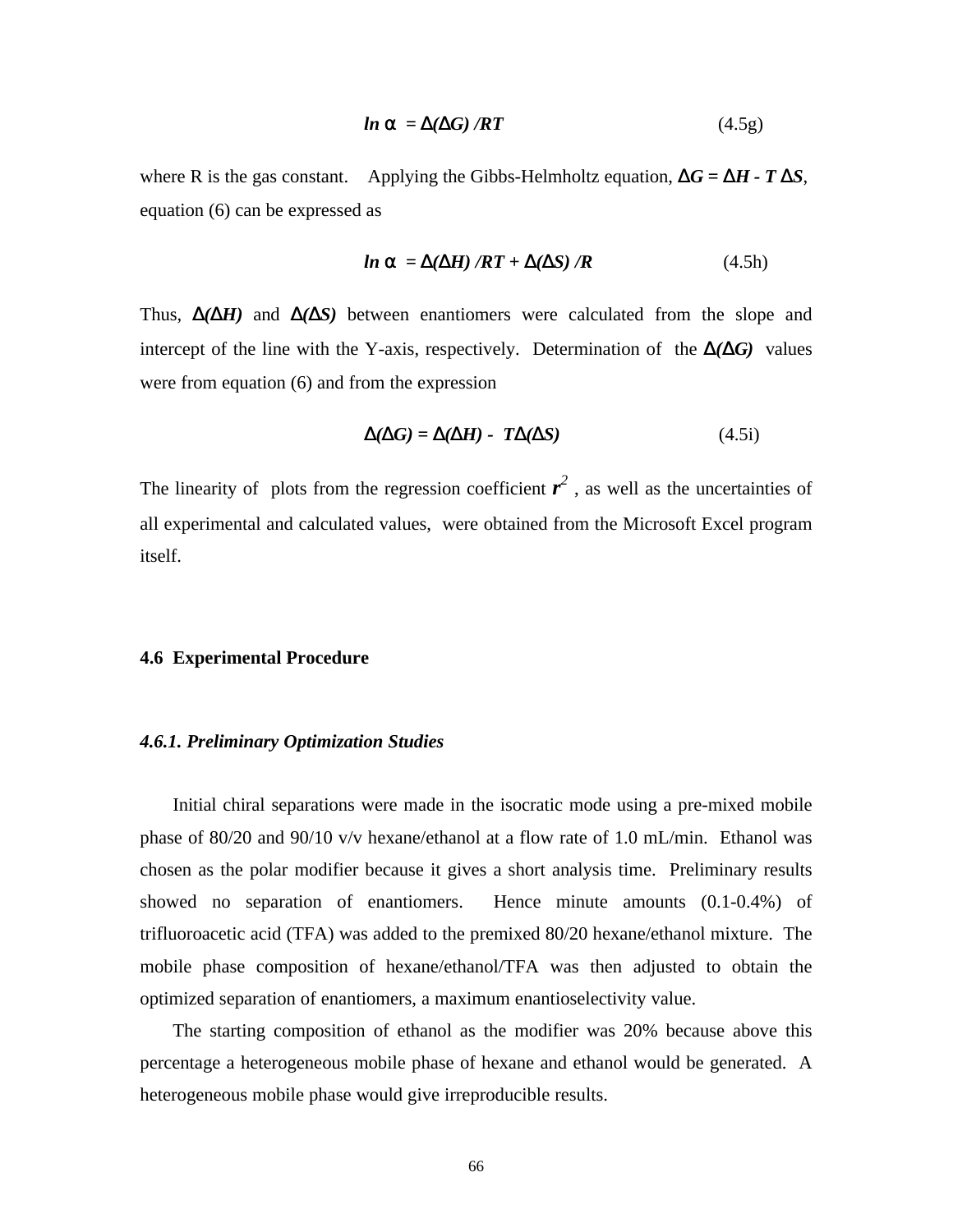For the determination of the chiral column's dead volume, 1,3,5-tri-*tert*-butylbenzene (a very nonpolar analyte) was used.

 Prior to every change of mobile phase, both chiral columns were flushed with 90/10 of hexane/isopropanol (column storage solvent) five times their column. This was to ensure that the previous mobile phase had no influence on the later chromatographic runs.

 With the change to a new mobile phase, both chiral columns were flushed ten times their volume so as to remove traces of the storage solvent, as well as to obtain good equilibration. At least two replicate injections were made for each analyte during the initial optimization chromatographic studies.

 For the chromatographic runs at optimized mobile phase composition, six replicate injections were made at a column temperature of 25°C.

 Column performance was monitored daily by injecting ketoprofen. Retention factors and selectivity were compared to those obtained when the column was first used. This procedure checked that there was no variation in column performance over the period of this study.

 At the end of a day's chromatography, the chiral columns were flushed with five column volumes of the recommended 90/10 hexane/isopropanol storage solvent. Flushing preserved the lifetime of chiral columns and minimized any possible irreversible interaction of the chiral stationary phase with components in the mobile phase.

#### *4.62. Temperature Dependence Studies*

 The optimized mobile phase condition (see Section 4.6.1) for each analyte was employed for the thermodynamic study of chiral separations on Chiralpak AD and Chiralcel OD. Six replicate injections were made for each analyte at a flow rate of 1.0 mL/min and at temperatures of 5, 10, 15, 20, and 25  $^{\circ}$ C. For every temperature change the column, with the mobile phase flowing through it, was equilibrated for thirty minutes at the desired temperature. Data was processed right after each run in case any anomalous results would be produced due to inconsistent column temperature.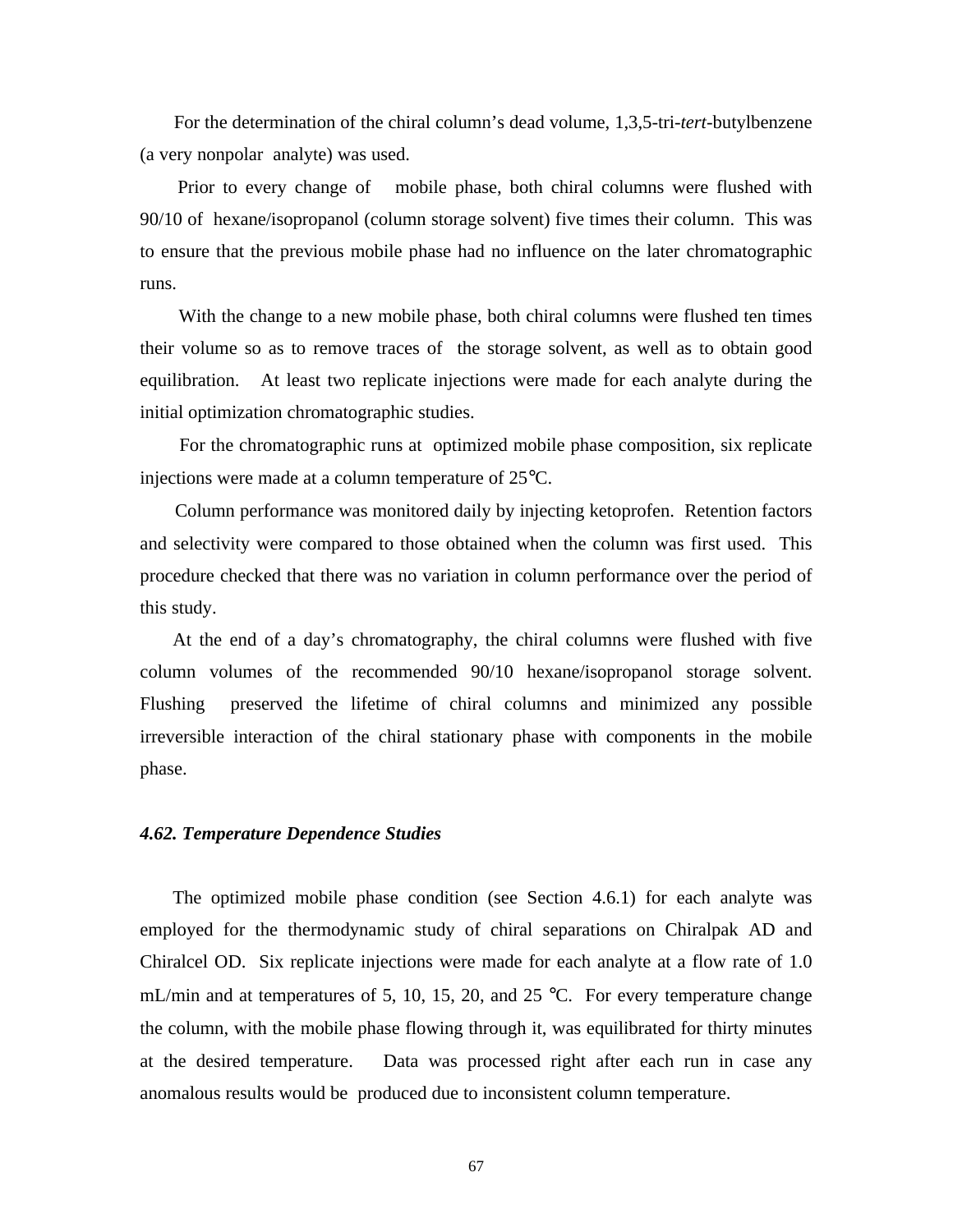Chromatographic runs below 0 °C was made initially with ketoprofen. However, this study at low temperatures was aborted because equilibration of the column temperature took too long. Furthermore, the recommended working temperature range for both Chiralpak AD and Chiralcel OD column was from  $0^{\circ}$ C to 40 °C.

# *4.6.3 Mobile Phase Studies (Polar Modifiers)*

 The influence of mobile phase modifier was explored by varying the nature and concentration of the modifiers. This study consists of two parts: (a) the influence of acidic mobile phase modifiers on retention and enantioselectivity of profens and profen methyl esters; and (b) the effects of alcoholic mobile phase modifiers.

 The acidic mobile phase modifiers studied were acetic acid (HOAc), trifluoroacetic acid (TFA), and heptafluorobutyric acid (HFBA). The choice of organic acids as modifiers was restricted to the compatibility of the acids with the chiral stationary phases and the mobile phase of hexane/ethanol. The analytes employed in the study were carprofen, fenoprofen, flurbiprofen, ketoprofen, and the methyl esters of fenoprofen, ibuprofen, and ketoprofen.

 Ethanol, isopropanol, and *tert*-butyl alcohol were the alcoholic mobile phase modifiers examined. The same set of analytes as in the study of the influence of the acidic mobile phase modifiers were also used. To understand further the chiral separation mechanism aromatic hydrocarbons of benzene, naphthalene, and phenanthrene were included in the study.

 The mobile phase conditions (see Section 4.6.1) for all the chiral separation of each analyte was seen to it it would give a retention factor greater than 1.0. Molar concentrations of the mobile phases were used instead of the v/v% composition of hexane/ethanol/trifluoroacetic acid. For example, the mobile phase composition of 80/20 of hexane/ethanol is 3.43 M ethanol in hexane, and 0.15 % of trifluoroacetic acid in the mobile phase is  $1.95 \times 10^{-6}$  M. The rationale behind this was to insure that the same number of molecules of the acidic modifier or alcoholic modifier was used throughout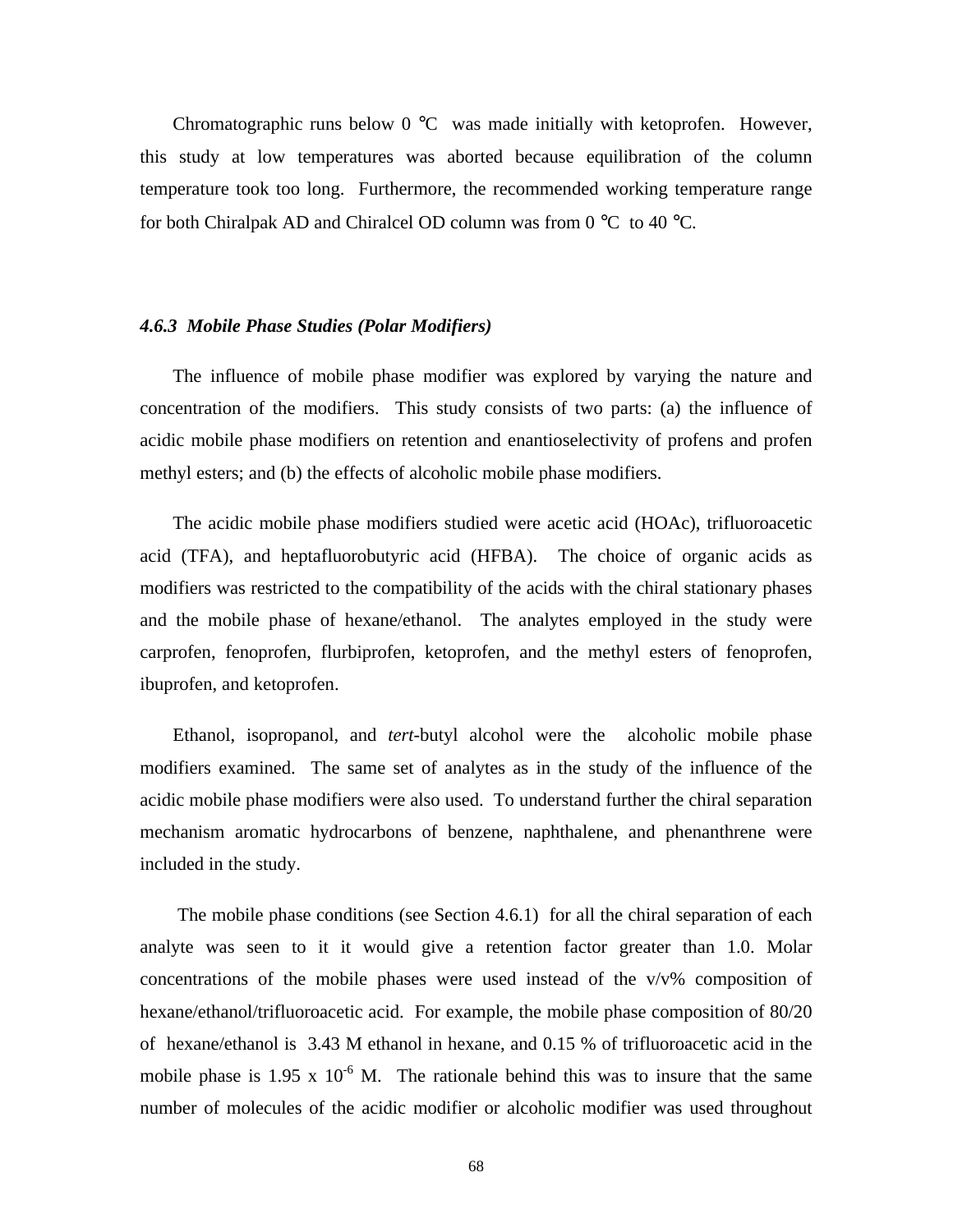the study.

 In all chiral chromatographic studies, the solvents used came from the same production lot to insure that the solvent assays and impurities were the same, as well as to obtain reproducible results. Moreover, after each chromatographic run with a particular mobile phase, the chiral column was flushed five times of its volume with the recommended storage solvent of 90/10 hexane/isopropanol.

 Six replicate chromatographic runs for the individual racemic profens with a particular mobile phase were made at a flow rate of 1.0 ml/min and at 25  $^{\circ}$ C. Chromatographic data for the calculation of enantioselectivity and resolution were processed daily to establish a trend in the study.

# *4.6.4 Retention and Chiral Recognition Mechanisms*

 Data from the optimization studies (4.6.1), temperature dependence (Section 4.6.2) and mobile phase studies (polar modifiers) (Section 4.6.3) were analyzed to evaluate the chiral recognition mechanisms for the enantioseparation of 2-methlyarylpropionic acids on Chiralpak AD and Chiralcel OD.